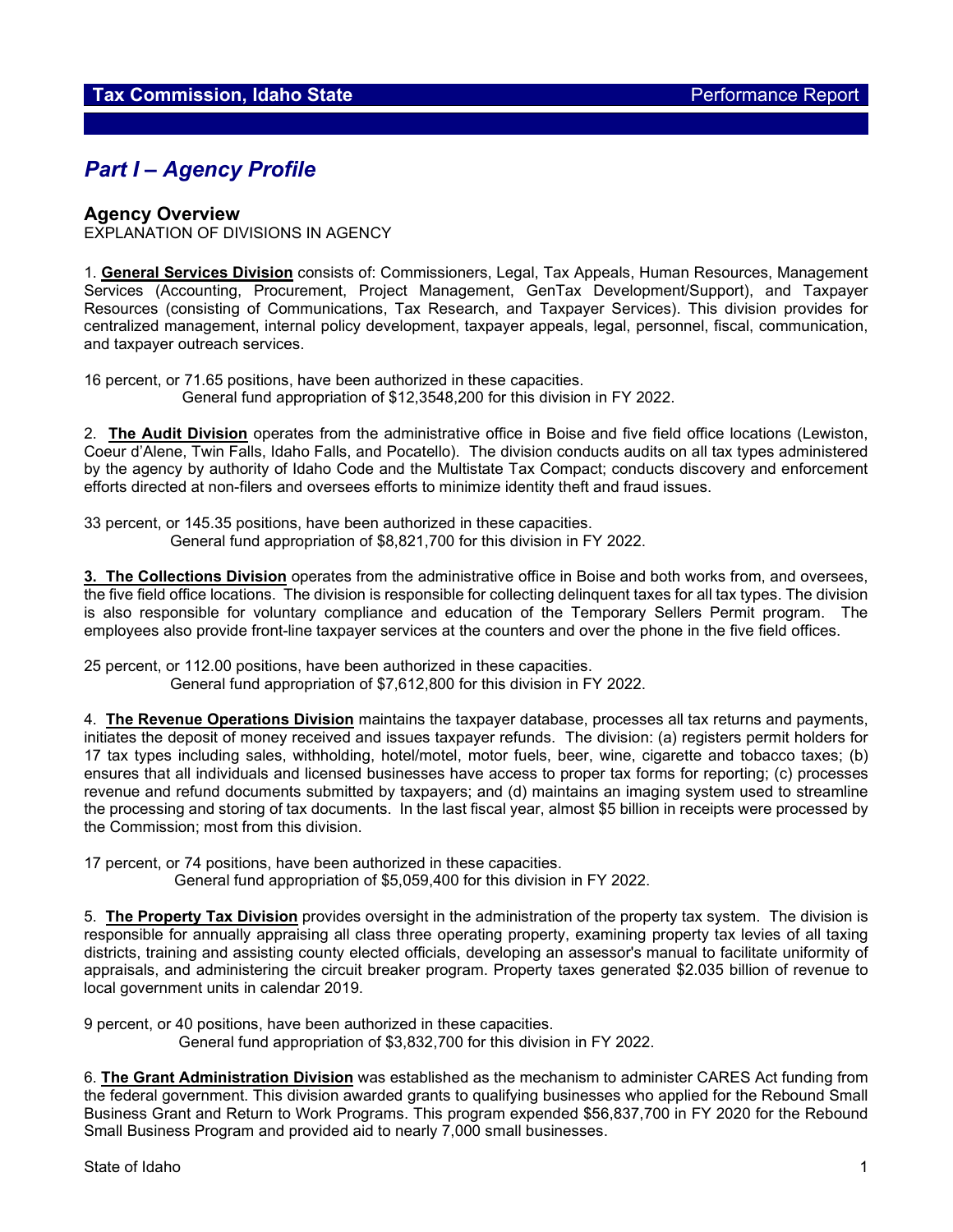#### **Summary:**

Positions authorized by JFAC for FY 2022 is **443.0** Total General Fund appropriation for FY 2022 is **\$37,874,800**

# **Core Functions/Idaho Code**

|                                                                                                                   | <b>FY 2021</b>      | <b>Percent</b> | FY 2022              | FY 2023        |  |  |  |  |  |
|-------------------------------------------------------------------------------------------------------------------|---------------------|----------------|----------------------|----------------|--|--|--|--|--|
| <b>Core Functions/Idaho Code</b>                                                                                  | <b>Expenditures</b> | of Total       | <b>Appropriation</b> | <b>Request</b> |  |  |  |  |  |
| 1. General Fund                                                                                                   | \$34,743,600        | 95%            | \$37,874,800         | \$38,728,593   |  |  |  |  |  |
| The General Fund consists of, "moneys received into the treasury and not specially appropriated to any other      |                     |                |                      |                |  |  |  |  |  |
| fund" (§67-1205). The fund sources are: 1) individual income tax, 2) corporate income tax, 3) sales tax, 4)       |                     |                |                      |                |  |  |  |  |  |
| cigarette tax, 5) beer tax, 6) wine tax, 7) liquor surcharge, 8) kilowatt hour tax, 9) mine license tax, 10)      |                     |                |                      |                |  |  |  |  |  |
| Treasurer's interest on investments of certain idle state funds, 11) court fees and fines, 12) insurance          |                     |                |                      |                |  |  |  |  |  |
| premium tax, 13) sale of alcoholic beverage licenses, 14) unclaimed property, 15) articles of incorporation       |                     |                |                      |                |  |  |  |  |  |
| and uniform commercial code filing fees, 16) estate and transfer tax, and 17) other miscellaneous sources         |                     |                |                      |                |  |  |  |  |  |
| from various agency receipts.                                                                                     |                     |                |                      |                |  |  |  |  |  |
| 2. Administration Services for                                                                                    | \$4,612,500         | 96%            | \$5,060,400          | \$5,012,100    |  |  |  |  |  |
| <b>Transportation</b>                                                                                             |                     |                |                      |                |  |  |  |  |  |
| The State Tax Commission retains funds from gasoline tax and special fuels tax receipts equal to the cost of      |                     |                |                      |                |  |  |  |  |  |
| collecting, administering, and enforcing the fuels tax requirements. However, the amount cannot exceed the        |                     |                |                      |                |  |  |  |  |  |
| amount authorized to be expended by the legislature (gasoline: §63-2402 and §63-2405; special fuels: §63-         |                     |                |                      |                |  |  |  |  |  |
| 2416 - §63-2417). Spending from any fuels related Federal Grants are also included here.                          |                     |                |                      |                |  |  |  |  |  |
| 3. Multistate Tax Compact                                                                                         | \$2,804,300         | 96%            | \$2,974,800          | \$2,997,600    |  |  |  |  |  |
| Moneys collected as direct result of audits conducted by the Multistate Tax Commission (on behalf of the state    |                     |                |                      |                |  |  |  |  |  |
| of Idaho) shall be paid by the State Tax Commission into the Multistate Tax Compact Fund. The Multistate Tax      |                     |                |                      |                |  |  |  |  |  |
| Compact was formed to determine the tax liability of multistate taxpayers, promote uniformity or compatibility in |                     |                |                      |                |  |  |  |  |  |
| tax systems, and facilitate taxpayer convenience and compliance in the filing of tax returns and avoid double     |                     |                |                      |                |  |  |  |  |  |
| taxation across states §63-3709).                                                                                 |                     |                |                      |                |  |  |  |  |  |
| 4. Seminars and Publications Fund                                                                                 | \$182,200           | 80%            | \$222,100            | \$227,400      |  |  |  |  |  |
| Fees to attend agency-provided property tax classes and related education purposes, sales of tax regulations      |                     |                |                      |                |  |  |  |  |  |
| and printed material, fees for copies, supplies, bad check charges, postage reimbursement, sales of maps, etc.    |                     |                |                      |                |  |  |  |  |  |
| Sales are primarily to the public.                                                                                |                     |                |                      |                |  |  |  |  |  |
| 5. Administration and Accounting Fund                                                                             | \$171,900           | 81%            | \$215,200            | \$216,800      |  |  |  |  |  |
| The State Tax Commission is directed to retain funds for the Commission's cost of collecting and administering    |                     |                |                      |                |  |  |  |  |  |
| the moneys of certain trust funds. For the following trust funds the annual amount is three thousand dollars      |                     |                |                      |                |  |  |  |  |  |
| (\$3,000) or twenty percent (20%, whichever is less (§63-3067A&B(d)):                                             |                     |                |                      |                |  |  |  |  |  |
| The Fish and Game Trust Fund (0051)<br>1.                                                                         |                     |                |                      |                |  |  |  |  |  |
| The Children's Trust Fund (0483)<br>2.                                                                            |                     |                |                      |                |  |  |  |  |  |
| Idaho Guard and Reserve Family Support Fund (0349)<br>3.                                                          |                     |                |                      |                |  |  |  |  |  |
| American Red Cross (0630-02)<br>4.                                                                                |                     |                |                      |                |  |  |  |  |  |
| Special Olympics (0630-02)<br>5.                                                                                  |                     |                |                      |                |  |  |  |  |  |
| Veterans Support Fund (0213)<br>6.                                                                                |                     |                |                      |                |  |  |  |  |  |
| Idaho Food Bank (0630-02)<br>7.                                                                                   |                     |                |                      |                |  |  |  |  |  |
| On other taxes, the State Tax Commission is authorized to retain an amount of money equal to the cost of          |                     |                |                      |                |  |  |  |  |  |
| collecting and administering them. The amount retained cannot exceed the amount authorized to be expended         |                     |                |                      |                |  |  |  |  |  |
| by appropriation by the Legislature. Those taxes are:                                                             |                     |                |                      |                |  |  |  |  |  |
| Idaho Travel and Convention Tax (0212) (§67-4718)<br>1.                                                           |                     |                |                      |                |  |  |  |  |  |
| Boise Auditorium District (0630) (§67-4917C)<br>2.                                                                |                     |                |                      |                |  |  |  |  |  |
| Petroleum Clean Water Trust Fund (0130) (§41-4909)<br>3.                                                          |                     |                |                      |                |  |  |  |  |  |
| Local Option Sales Tax (0630) (§63-2605)<br>4.                                                                    |                     |                |                      |                |  |  |  |  |  |
| 2% fee on Prepaid Wireless Services (§31-4809)<br>5.                                                              |                     |                |                      |                |  |  |  |  |  |
|                                                                                                                   |                     |                |                      |                |  |  |  |  |  |
| 4. CARES Act Fund                                                                                                 | \$52,766,900        | 42%            | \$0                  | \$0            |  |  |  |  |  |
|                                                                                                                   |                     |                |                      |                |  |  |  |  |  |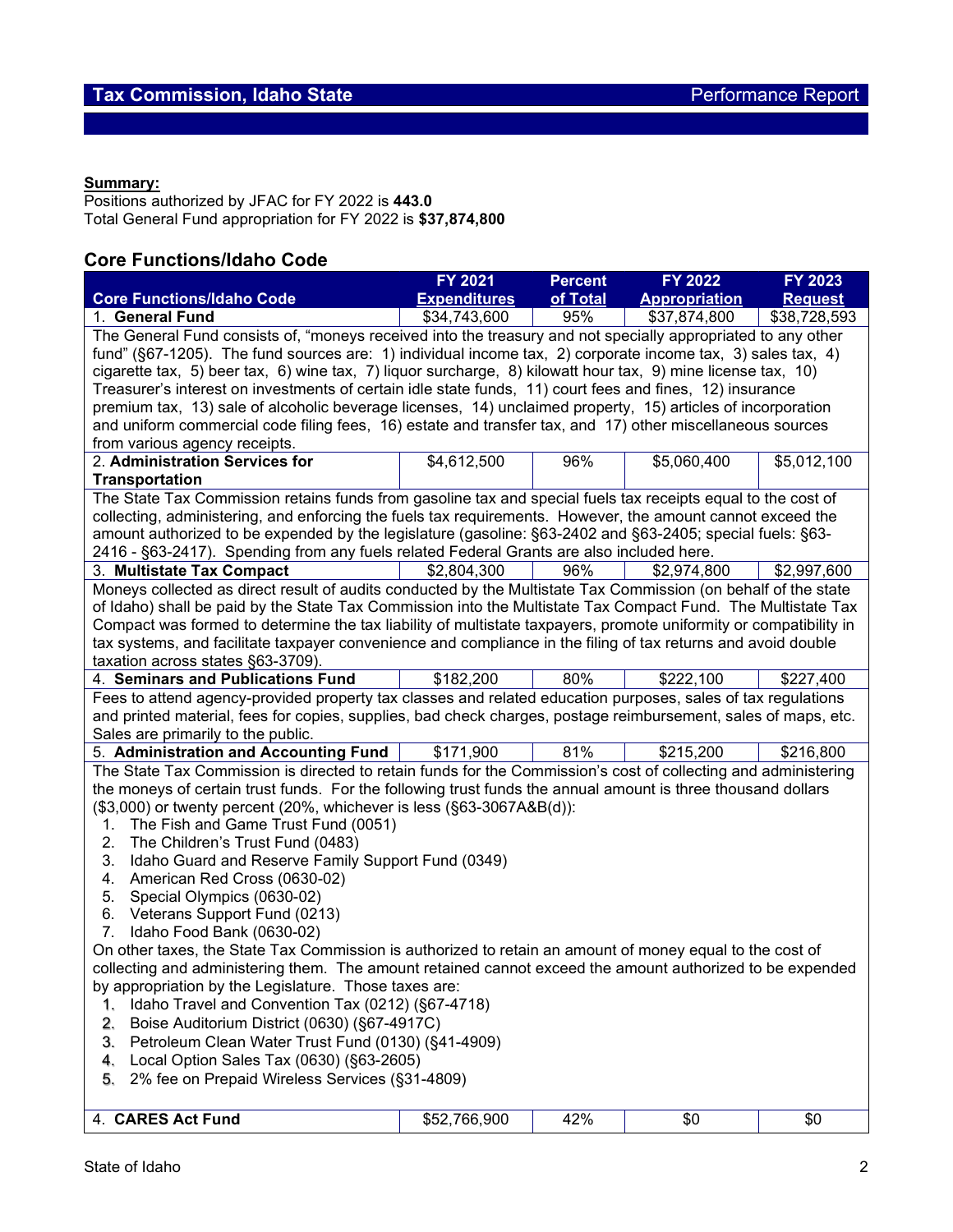As part of the Governor's Initiative to stabilize the economy during the COVID-19 pandemic, the Idaho State Tax Commission administered the Rebound Small Business Grants in FY 2020 to provide relief to small businesses and employees. The revenues received to administer this program was received from the federal government and awarded to the Commission via the Coronavirus Financial Advisory Committee (CFAC). The agency was aware of the funding in late April 2020 after the Legislature adjourned and the funds were recognized as non-cognizable revenue in FY 2020 and FY 2021.<br> **Total All Funds** \$95,281,400 **Total All Funds \$95,281,400** 56% \$46,355,300 \$47,182,493

## **Revenue and Expenditures**

| <b>Revenue</b>                         | FY 2018      | FY 2019      | <b>FY 2020</b> | FY 2021      |
|----------------------------------------|--------------|--------------|----------------|--------------|
| General Fund (appropriation)           | \$37,798,300 | \$38,667,800 | \$37,669,500   | \$36,664,800 |
| <b>Multistate Tax Compact</b>          |              |              |                |              |
| (appropriation)                        | 2,660,500    | 2,408,900    | \$2,830,200    | \$2,919,600  |
| <b>Administration &amp; Accounting</b> | 224,400      | 168,000      | \$197,300      | \$193,700    |
| Admin Transportation + Fed             | 4,510,100    | 4,500,400    | \$4,170,700    | \$4,805,100  |
| <b>Seminars &amp; Publications</b>     | 210,300      | 219,800      | \$218,200      | \$157,900    |
| <b>CARES Act Fund</b>                  | \$0          | \$0          | \$300,406,000  | \$667,300    |
| Total                                  | \$45,381,200 | \$45,964,900 | \$345,491,900  | \$45,408,400 |
| <b>Expenditures by fund</b>            | FY 2018      | FY 2019      | <b>FY 2020</b> | FY 2021      |
| General Fund                           | \$35,821,400 | \$37,677,900 | \$37,280,600   | \$34,743,600 |
| <b>Multistate Tax Compact</b>          | 2,432,200    | 2,368,800    | \$2,569,500    | \$2,804,300  |
| <b>Administration &amp; Accounting</b> | 212,200      | 92,000       | \$118,400      | \$171,900    |
| Admin Transportation + Fed             | 4,509,400    | 4,102,800    | \$4,185,400    | \$4,612,500  |
| <b>Seminars &amp; Publications</b>     | 181,600      | 185,100      | \$195,500      | \$182,200    |
| <b>CARES Act Fund</b>                  | \$0          | \$0          | \$56,837,700   | \$52,766,900 |
| Total                                  | \$43,156,800 | \$44,426,600 | \$101,187,700  | \$95,281,400 |
| <b>Expenditures by object</b>          | FY 2018      | FY 2019      | <b>FY 2020</b> | FY 2021      |
| <b>Personnel Costs</b>                 | \$31,731,700 | \$31,777,500 | \$30,740,300   | \$30,176,700 |
| <b>Operating Expenditures</b>          | \$10,739,200 | \$11,237,900 | \$13,264,600   | \$12,235,100 |
| <b>Capital Outlay</b>                  | \$685,900    | \$1,411,200  | \$524,200      | \$176,300    |
| <b>Trustee/Benefit Payments</b>        | <u>\$0</u>   | <u>\$0</u>   | \$56,658,000   | \$52,693,300 |
| Total                                  | \$43,156,800 | \$44,426,600 | \$101,187,700  | \$95,281,400 |

## **Profile of Cases Managed and/or Key Services Provided**

| <b>Cases Managed and/or Key Services</b>        |                |                |                |            |
|-------------------------------------------------|----------------|----------------|----------------|------------|
| <b>Provided</b>                                 | <b>FY 2018</b> | <b>FY 2019</b> | <b>FY 2020</b> | FY 2021    |
| Gross Receipts (millions)                       | \$4,732.80     | \$4,670.36     | \$4,990.55     | \$6,128.46 |
| % of Revenue Received Electronically            | 67.8%          | 69.3%          | 71.51%         | 74.92%     |
| Income Tax Returns Filed Electronically         | 796,705        | 830,529        | 843,766        | 883,019    |
| % of Electronically Filed Individual Income Tax | 83.0%          | 84.0%          | 86.0%          | 87.0%      |
| returns                                         |                |                |                |            |
| % of Electronically Filed Business Income Tax   | 69.4%          | 73.1%          | 77.1%          | 79%        |
| Returns                                         |                |                |                |            |
| <b>Transactions Processed</b>                   | 2,679,738      | 2,843,603      | 2,918,811      | 3,360,941  |
| Sales Tax permits issued                        | 6,622          | 8,247          | 8,374          | 12,641     |
| Withholding accounts issued                     | 8,731          | 9,604          | 9,822          | 11,391     |
| Revenues from Audits (millions)                 | \$50.52        | \$42.16        | \$57.87        | \$54.42    |
| Revenues from Collections (millions)            | \$126.88       | \$138.69       | \$145.16       | \$181.65   |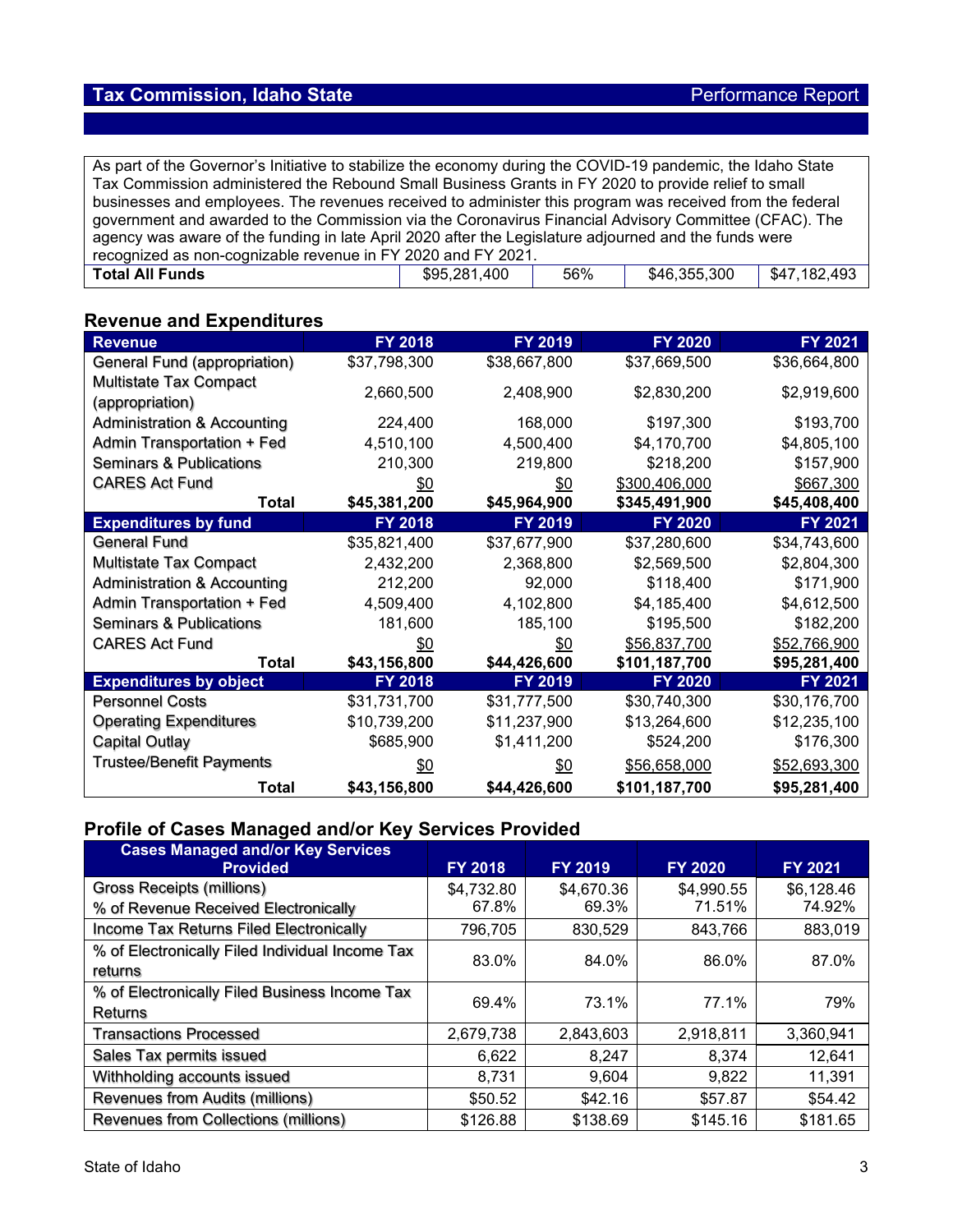# **Tax Commission, Idaho State Performance Report**

| <b>Cases Managed and/or Key Services</b><br><b>Provided</b>    | <b>FY 2018</b> | <b>FY 2019</b> | <b>FY 2020</b> | <b>FY 2021</b> |
|----------------------------------------------------------------|----------------|----------------|----------------|----------------|
| Collection cases closed in year                                | 108,446        | 110,133        | 113,018        | 118,699        |
| Number of Audits performed                                     | 22,089         | 19,532         | 20,209         | 16,280         |
| STC Cost Per Tax Dollar Received                               | $0.91$ of one  | $0.95$ of one  | $0.89$ of one  | .70 of one     |
|                                                                | cent           | cent           | cent           | cent           |
| % of current year refunds not processed within<br>60 day limit | 3.2%           | 0.4%           | 3.1%           | 2.71%          |
| Number of Fraud Refunds Stopped                                | 151            | 72             | 360            | 320            |
| Known Fraud Refunds Not Caught                                 |                | $\mathbf{0}$   | 4              | 12             |
| % of confirmed fraudulent refund payments<br>stopped by agency | 99.3%          | 100.0%         | 98.89%         | 96.25%         |
| Dollars of Fraud Refunds Stopped                               | \$172,461      | \$49,516       | \$51,382,913   | \$3,417,911    |
| Dollars of Known Fraud Refunds Not<br>Stopped                  | \$1,142        | \$0            | \$5,422        | \$1,194        |
| Walk-in customers during tax drive                             | 13,967         | 14,006         | 1,314          | 4,300          |
| Calls from taxpayers during tax drive                          | 39,708         | 39,140         | 44,588         | 51,160         |
| Call center queue time during tax drive                        | 208            | 301 seconds    | 380 seconds    | 528 seconds    |
|                                                                | seconds        |                |                |                |
| Refund status inquiries on website (revised)                   | 437,962        | 408,809        | 347,666        | 274,943        |

## **Licensing Freedom Act**

Agencies who participate in licensure must report on the number of applicants denied licensure or license renewal and the number of disciplinary actions taken against license holders.

|                                                        | <b>FY 2018</b> | <b>FY 2019</b> | <b>FY 2020</b> | FY 2021  |  |  |  |  |
|--------------------------------------------------------|----------------|----------------|----------------|----------|--|--|--|--|
| <b>FUELS - MOTOR FUEL DISTRIBUTOR</b>                  |                |                |                |          |  |  |  |  |
| <b>Total Number of Licenses</b>                        |                | 179            | 176            | 188      |  |  |  |  |
| Number of New Applicants Denied Licensure              |                | 0              | 0              | 0        |  |  |  |  |
| Number of Applicants Refused Renewal of a License      |                | 0              | 0              | 0        |  |  |  |  |
| Number of Complaints Against Licensees                 |                | $\Omega$       | $\Omega$       | $\Omega$ |  |  |  |  |
| Number of Final Disciplinary Actions Against Licensees |                | $\Omega$       | $\Omega$       | 0        |  |  |  |  |
| <b>FUELS - GASEOUS FUELS DISTRIBUTOR</b>               |                |                |                |          |  |  |  |  |
| <b>Total Number of Licenses</b>                        |                | 10             | 10             | 10       |  |  |  |  |
| Number of New Applicants Denied Licensure              |                | 0              | $\Omega$       | 0        |  |  |  |  |
| Number of Applicants Refused Renewal of a License      |                | 0              | 0              | 0        |  |  |  |  |
| Number of Complaints Against Licensees                 |                | $\Omega$       | $\Omega$       | $\Omega$ |  |  |  |  |
| Number of Final Disciplinary Actions Against Licensees |                | $\Omega$       | $\Omega$       | $\Omega$ |  |  |  |  |
| <b>FUELS-LIMITED DISTRIBUTOR</b>                       |                |                |                |          |  |  |  |  |
| <b>Total Number of Licenses</b>                        |                | 8              | 8              | 6        |  |  |  |  |
| Number of New Applicants Denied Licensure              |                | 0              | $\Omega$       | 0        |  |  |  |  |
| Number of Applicants Refused Renewal of a License      |                | 0              | 0              | $\Omega$ |  |  |  |  |
| Number of Complaints Against Licensees                 |                | 0              | 0              | 0        |  |  |  |  |
| Number of Final Disciplinary Actions Against Licensees |                | 0              | $\Omega$       | 0        |  |  |  |  |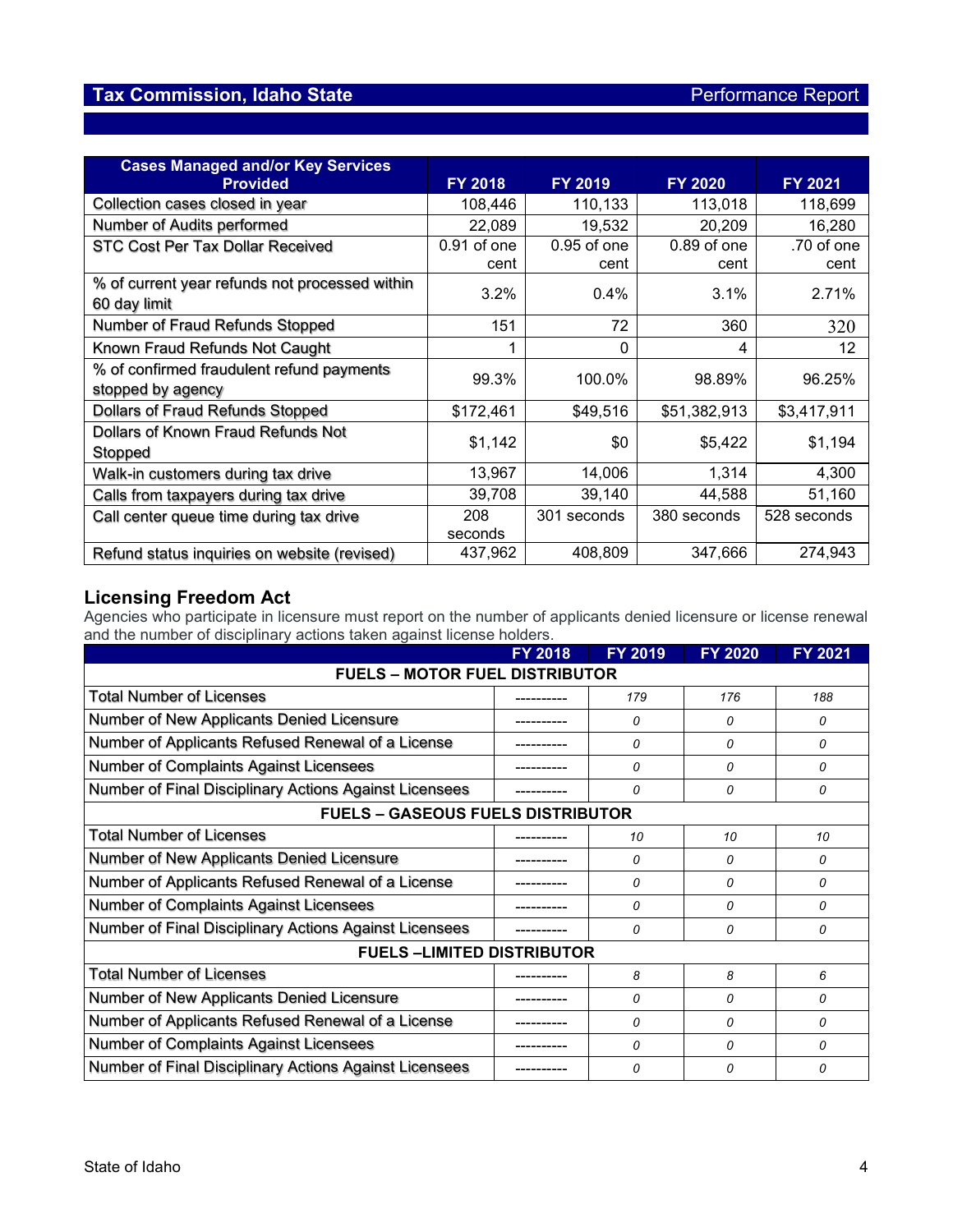# *Part II – Performance Measures*

| <b>Old Performance Measures</b> |                                                                                                   |                           |                                          |                   |                    |                |                |  |
|---------------------------------|---------------------------------------------------------------------------------------------------|---------------------------|------------------------------------------|-------------------|--------------------|----------------|----------------|--|
|                                 | <b>Performance Measure</b>                                                                        |                           | <b>FY 2018</b>                           | <b>FY 2019</b>    | <b>FY 2020</b>     | <b>FY 2021</b> | <b>FY 2022</b> |  |
|                                 |                                                                                                   |                           |                                          |                   |                    |                |                |  |
|                                 | Implement Methods of Providing Customer Service and Education to Enhance Voluntary Compliance     |                           |                                          |                   |                    |                |                |  |
|                                 |                                                                                                   | with Idaho Tax Laws       |                                          |                   |                    |                |                |  |
| 1.                              | Actual number of 'Where's my refund?'                                                             | actual                    | 7,294                                    | 4,400             | 6,613              |                |                |  |
|                                 | calls to TPS                                                                                      | target                    | Reduce by<br>10%                         | Reduce by<br>10%  | Reduce by<br>10%   |                |                |  |
| 2.                              | Percent of Gross Collected Revenue not                                                            | actual                    | 3.75%                                    | 3.87%             | 4.07%              |                |                |  |
|                                 | submitted voluntarily and on time                                                                 | target                    | Less than<br>5.0%                        | Less than<br>5.0% | Less than<br>5.0%  |                |                |  |
|                                 | Administer Tax Law and Develop Rules and Policies that Promote Fairness, Consistency, Compliance, |                           |                                          |                   |                    |                |                |  |
|                                 |                                                                                                   |                           | <b>Security, and Public Confidence</b>   |                   |                    |                |                |  |
| 3.                              | Percentage of Appeals cases resolved                                                              | actual                    | 87%                                      | 93%               | 97%                |                |                |  |
|                                 | within 2 years of filing                                                                          | target                    | 90%                                      | 90%               | 90%                |                |                |  |
|                                 |                                                                                                   | <b>Promote Efficiency</b> |                                          |                   |                    |                |                |  |
| 4.                              | Percent increase in transactions per                                                              | actual                    | 12.1%                                    | 20.5%             | 20.6%              |                |                |  |
|                                 | Revenue Operations employee over base<br>year FY 2014                                             | target                    | 6.1%                                     | 7.7%              | 9.4%               |                |                |  |
|                                 |                                                                                                   |                           | <b>Demonstrate Financial Stewardship</b> |                   |                    |                |                |  |
|                                 | 5. Measure cost to collect \$1 of revenue.                                                        |                           | 0.91 of                                  | $0.95$ of         | $0.89$ of          |                |                |  |
|                                 |                                                                                                   | actual                    | one cent                                 | one cent          | one cent           |                |                |  |
|                                 |                                                                                                   | target                    |                                          | ----------        | .91 of one<br>cent |                |                |  |
|                                 |                                                                                                   |                           | <b>Drive Stakeholder Support</b>         |                   |                    |                |                |  |
|                                 | 6. Develop and measure elected officials'                                                         | actual                    |                                          | ----------        | 37%                |                |                |  |
|                                 | confidence in the Tax Commission                                                                  | target                    |                                          | -----------       |                    |                |                |  |
|                                 | 7. Develop and measure taxpayer                                                                   | actual                    |                                          |                   | 30%                |                |                |  |
|                                 | confidence in the Tax Commission                                                                  | target                    |                                          |                   |                    |                |                |  |
|                                 | 8. Develop and measure tax-professional                                                           | actual                    |                                          |                   | 52%                |                |                |  |
|                                 | confidence in the Tax Commission                                                                  | target                    |                                          |                   |                    |                |                |  |
| <b>Promote Efficiency</b>       |                                                                                                   |                           |                                          |                   |                    |                |                |  |
|                                 | 9. Number of transactions per Revenue                                                             | actual                    | 33,083                                   | 35,545            | 36,034             |                |                |  |
|                                 | Operations employee                                                                               | target                    | 31,320                                   | 31,790            | 32.270             |                |                |  |
|                                 | <b>Empower Great People</b>                                                                       |                           |                                          |                   |                    |                |                |  |
|                                 | 10. Implement a "voice of the employee"                                                           | actual                    |                                          |                   | 25%                |                |                |  |
|                                 | survey (Goal changed - See #1 below)                                                              | target                    | ----------                               | -----------       | ----------         |                |                |  |